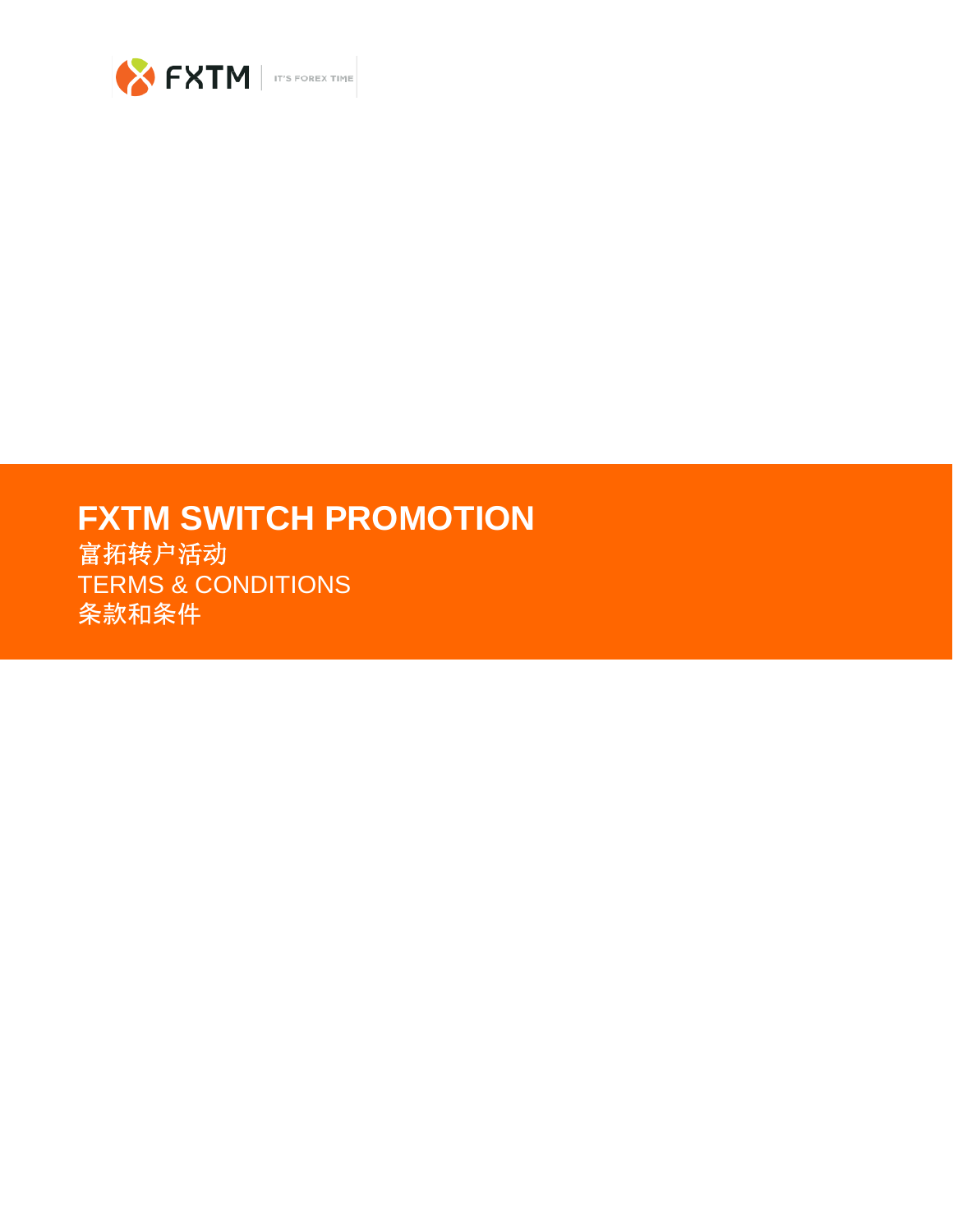

## **1. INTRODUCTION**

**引言**

1.1. FXTM<sup>1</sup> is running the Switch Promotion (the "Promotion") which is applicable to selected clients at FXTM's discretion, including clients assigned under IB & Affiliates. By participating in this Promotion, you agree to be bound by the Terms and Conditions herein (hereinafter referred to as the "**Terms**") as these are set out below.

本转户活动(以下简称"**活动**")适用于由FXTM富拓决定的特选客户(代理商及网络联盟商 名下的客户适用)。参加本次活动即表示您同意受以下条款和条件的约束(下简称"**条款**")。

1.2. A client who participates in this Promotion shall receive the "**Switch Bonus**" as defined in accordance with clause 4 of this Promotion and subject to the Terms herein.

参加本次活动的客户有机会获得根据本次活动条款4及其他条款和条件所规定的"**转户赠金**"。

## **2. ELIGIBLE CRITERIA**

## **资格标准**

- **2.1.** To participate in this Promotion, you must meet the following requirements: 为参加本次活动,您须满足以下条件:
	- a) You are a new or an existing client of FXTM with no deposit history, deposited during the Promotion or dormant client of FXTM, eligible to trade in accordance with, and have agreed to, the operative agreements;

您是富拓新的或现有客户以前没有入金记录,并在活动期间入金,或是有资格根据有效协 议进行交易的FXTM的不活跃客户;

b) All clients that wish to participate in this promotion must follow FXTM's official WeChat service account, bind their MyFXTM account with it, and reply "Join Switch Promo" in the WeChat service account. If you have been bound to FXTM WeChat service account previously, you only need to reply "Join Switch Promo" in the WeChat service account to participate, no need to re-bind to FXTM WeChat service account.

所有想要参加本次活动的客户必须关注富拓官方微信服务号(微信名:富拓集团中文服 务),并将您MyFXTM账号和微信绑定,同时须在富拓官方微信服务号中回复"参加转户 活动"方可参加活动。现有客户,如此前已绑定,则无需再绑,只需继续关注官方微信并

<sup>&</sup>lt;sup>1</sup> FXTM shall refer to Exinity Limited operating under the FXTM brand (www,futuo-intl.com). FXTM富拓指Exnity Limited通过FXTM品牌运营(www,futuo-intl.com)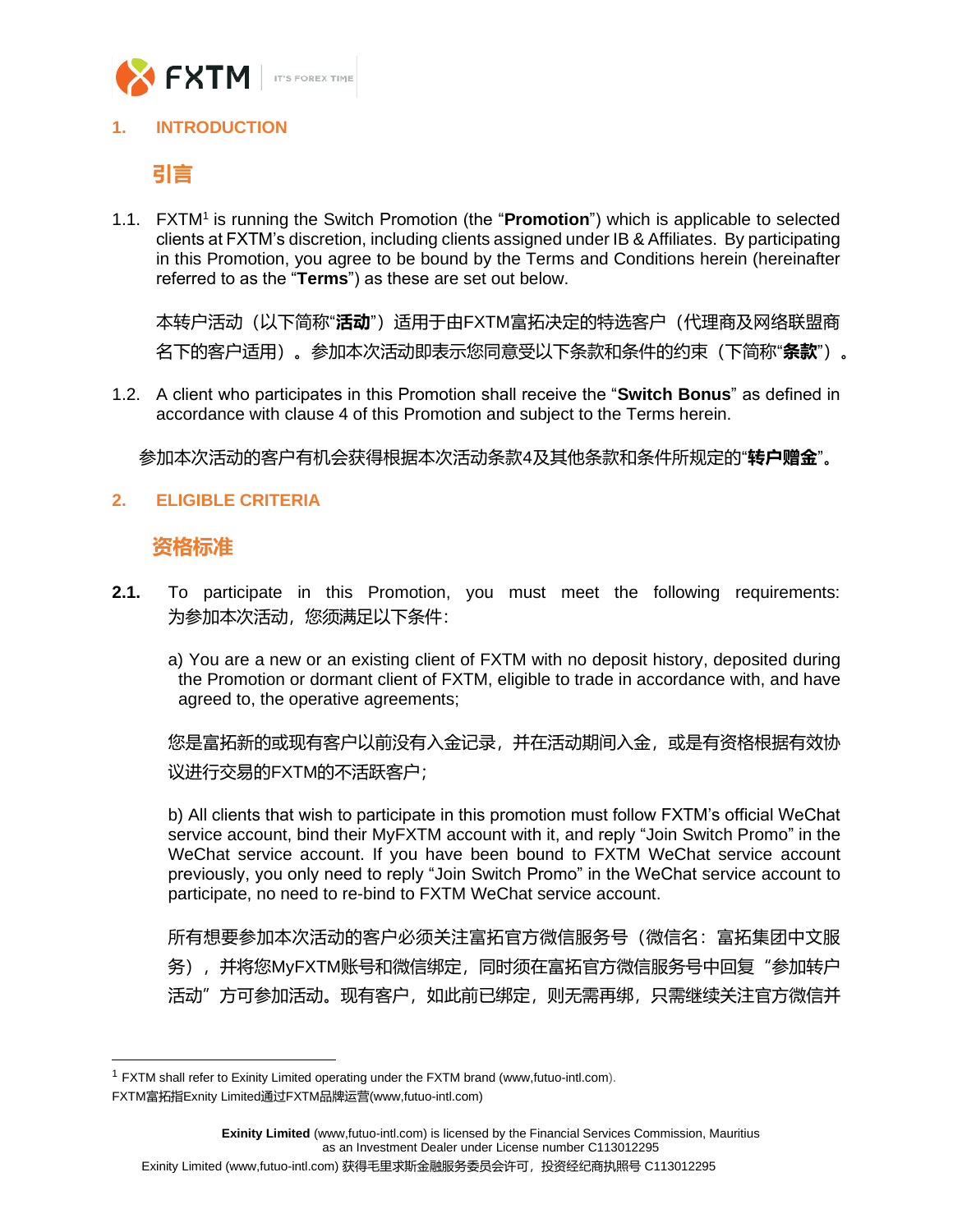

直接在富拓官方微信中回复 "参加转户活动" 即可。

c) The client shall provide proof of their trading account with other brokers which include but not limited to the client's trading platform screen capture, account balance and/or trading activities with the Client's name to [chinese@fxtm.com](mailto:chinese@fxtm.com) for verification.

客户必须提供其在其他经纪商处的交易账户证明,包括但不限于显示其姓名的客户交易平 台的屏幕截图、账户余额或交易活动至 chinese@fxtm.com 进行验证。

d) Run a live trading account with FXTM as per the applicable deposit and/or other requirements of FXTM<sup>2</sup>

根据适用的存款和/或FXTM的其他要求,在FXTM操作真实交易账户

e) Read and accept the Terms of this Promotion;

阅读并同意本活动条款

f) Make a deposit in the Account during the Promotion, following b) and c) above.

在活动期间,按照上述b)和c)在账户中存款。

2.2 The Promotion shall only be available to each client at the discretion of FXTM to offer the Switch Bonus and shall be given to the client after receipt of the client's acceptance of these Terms.

本活动由FXTM富拓自行决定在客户接受本条款后给予转户赠金。

2.3 Acceptance of these Terms must be express, in writing, and communicated from the client to FXTM via FXTM WeChat Service Account by replying "Join Switch Promotion". (the "**Acceptance**").

所有客户须在富拓官方微信服务号(微信名:富拓集团中文服务)中回复"参加转户活动" 即表示已接受本条款和条件(以下简称"**接受**")。

**3 TRADING TERMS**

## **交易条款**

3.1 The Promotion is applicable to all account types.

<sup>&</sup>lt;sup>2</sup> Available in FXTM's website (available at www, futuo-guoji.com).

在FXTM富拓网站(www,futuo-guoji.com)可获得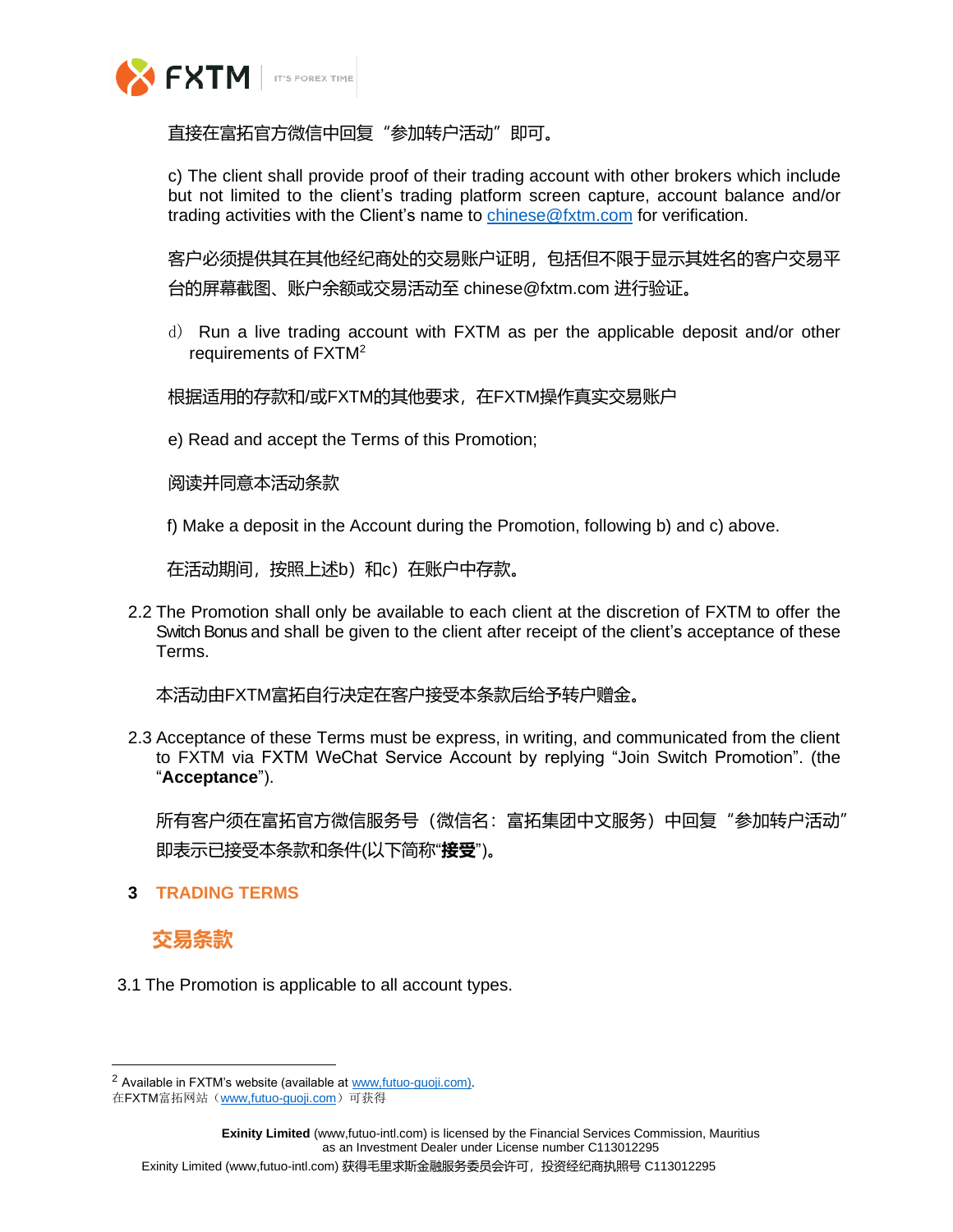

本活动适用于所有账户类型。

Each client is to receive the switch bonus only once during the Promotion.

每位客户在本次活动仅能获得一次转户赠金。

3.2 Irrespective of the number of trading accounts that may be opened by a new and approved client with FXTM, the Benefit shall only be applicable to the client's trading account approved by FXTM (the "**Account**").

不论FXTM富拓的新老客户开设了多少个交易账户,本活动仅适用于获得富拓批准的客户交 易账户(以下简称"**账户**")。

## **4 SPECIFIC PROMOTION TERMS**

特别活动条款

4.1. The amount of the switch bonus is based on the Total Deposit of the client in accordance with the table below ("**Total Deposit**") made by the client in the Account in accordance with Clause 3.1 above after the Acceptance of these Terms during the Promotion (the "**Switch Bonus**")

转户赠金的数量按客户接受本条款和条件后,在活动期内根据以上条款3.1所规定的交易账 户中存入的总入金的金额及以下相对应列表而定("**总入金金额**")。(以下简称"**转户 赠金**")。

| Total Deposit (USD) in 7 days after<br>first deposit<br>总入金金额(美元) (由首次入金7天内计<br>算) | <b>Amount of Switch</b><br>(USD)<br>Bonus<br>转户赠金金额 | <b>Minimum</b><br><b>Trading</b><br>Requirement<br>(lots)<br>最低交易量要求(手数) |
|------------------------------------------------------------------------------------|-----------------------------------------------------|--------------------------------------------------------------------------|
| \$1,000-\$1,999<br>\$1,000 到 \$1,999                                               | \$100                                               | 2                                                                        |
| \$2,000-\$4,999<br>\$2,000 到 \$4,999                                               | \$200                                               | 2                                                                        |
| $$5000+$<br>\$5000和以上                                                              | \$300                                               | 2                                                                        |

4.2. To be qualified for this Promotion, clients need to complete a trading activity in the Account(s) with respect to any of the Investment Services offered by the Company, of at least 2 Standard lots (in total) for all account types, including Micro Account in accordance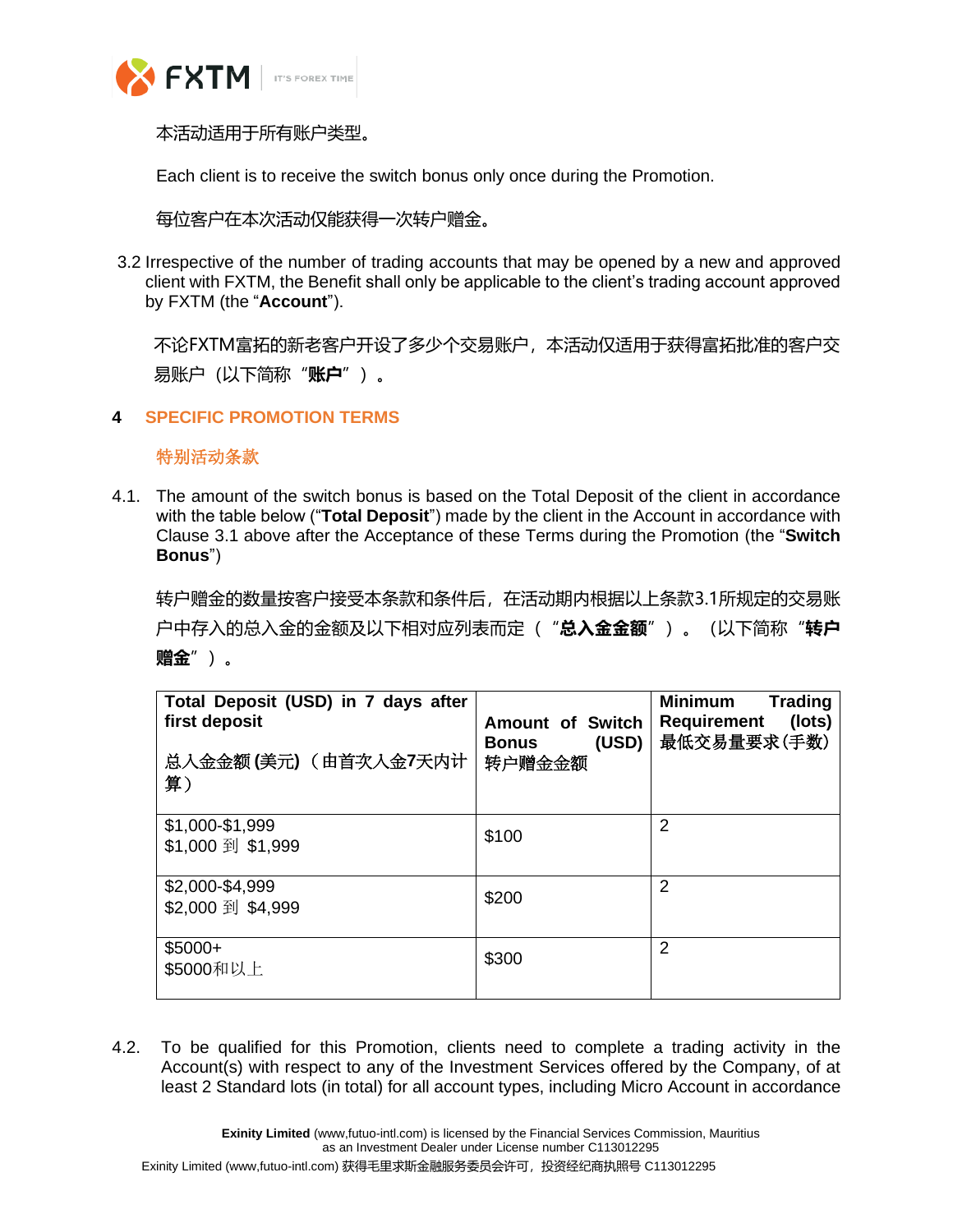

with Clause 4.1 above within 30 days after first deposit. Eligible trade is applicable to all CFDs and shares. One qualifying trade refers to a complete round trip of opening and closing a position. Only positions opened and closed for more than 5 minutes are considered eligible.

为符合享受本次活动的资格,客户需要在首次入金30天内满足以上条款4.1所规定的交易量 要求,即就本公司提供的任何投资服务在一个或多个账户中完成至少 2个标准手(总计) 交易,适用所有账户类型,包括微型账户。合资格的交易适用于所有 CFD及股票。一手合 资格交易指开仓、平仓一个来回的完整交易。只有开仓和平仓且开仓时间超过 5 分钟的交 易才会被计入交易手数。

4.3. FXTM reserves the right to determine or change the amount of the switch bonus to issue to the clients at any point without prior notice.

富拓有权在无需提前通知的情况下在任何时间决定或修改赠予客户的转户赠金金额。

4.4. The Switch Bonus is available after the deposit requirement is met in accordance with the amount of the Total Deposit during Promotion as defined in clause 4.1 herein.

客户在根据以上条款4.1中所规定的活动总入金金额达到入金要求后可获得转户赠金。

4.5. FXTM will review eligible clients on 1<sup>st</sup> working day of each month and issue switch bonus into the clients' FXTM wallet in 2<sup>nd</sup> week of each month.

富拓将于每月第一个工作天对已经合资格客户进行审核并在每月第二个星期前将转户赠金 注入客户的富拓钱包。

4.6. The eligible clients shall receive the Switch Bonus from the FXTM on USD wallet in MyFXTM that could be transferred on client's trading account. And the Switch Bonus shall be available for trading or withdrawal purposes.

客户将从 FXTM 富拓获得转户赠金,并存入 MyFXTM 内的美元钱包,可转账至该客户的交 易账户。此转户赠金可用于交易或提取。

4.7. FXTM shall not be liable for any margin call or losses that the client may suffer, including but not limited to losses due to Stop-out Level, as a reason of or during this Promotion.

根据本条款和条件, FXTM富拓将对客户可能由于本次活动或在本次活动所遭受的追加保证 金或损失,包括但不限于因强制平仓造成的损失不承担责任。

4.8. FXTM has the right to withdraw without prior notice the Switch Bonus gained if:

若出现下列情况,FXTM富拓有权撤销转户赠金,无需提前通知: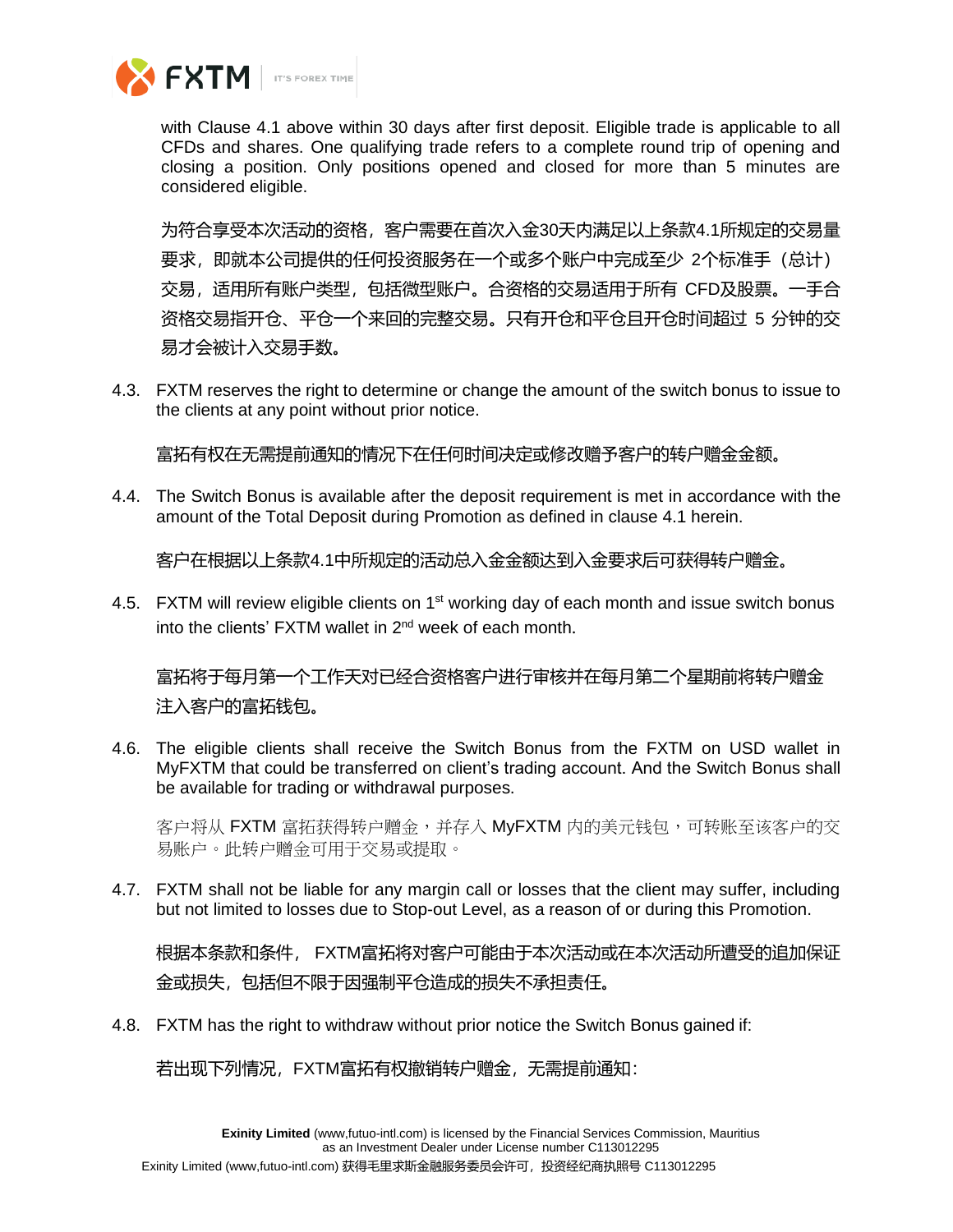

a) a breach of these Terms occurs;

### 违反本条款和条件;

b) FXTM has reasonably grounds to believe a misuse of the Promotion;

FXTM富拓有合理的理由相信活动被滥用;

c) The client acts in bad faith and/or abusively and/or fraudulently and/or in a manner that is not in line with this Promotion and applicable Terms.

客户不诚实和/或滥用和/或欺诈和/或以不符合本促销和适用条款的方式行事。

4.9. Once the client participated into this Promotion, the client CANNOT participate in any other applicable and unexpired promotions announced by FXTM during the same period.

 一旦参与这个活动,客户不可以在同一时间参加FXTM富拓举办的其他适用的、未过期的优 惠活动。

### **5 MISCELLANEOUS**

## **其他事项**

5.1 FXTM reserves the right, as it in its sole discretion deems fit, to alter, amend, suspend, cancel, or terminate the Promotion. In the event of modifying the conditions, FXTM shall give such notice to the client as may be required by applicable legislation. Under no circumstances shall FXTM be liable for any consequences of any alteration, amendment, suspension, cancelation, or termination of the Promotion.

FXTM富拓保留在自由裁量认为适当的情况下变更、 修正、中止、取消或终止本次活动的权

- 利,富拓应根据适用法律的要求向客户发出通知。在任何情况下, 富拓不对由于活动的更
- 改、修正、中止、取消或终止造成的任何结果负有责任。
- 5.2 Any indication or suspicion of fraud, manipulation, cash-back or bonus or swap arbitrage, or other forms of deceitful or fraudulent activity in a client's Account or multiple account with FXTM or otherwise related or connected to the Switch Bonus shall nullify all transactions carried and/or profits or losses garnered therein.

若有任何迹象或FXTM富拓怀疑客户账户或多个账户或其他与转户赠金相关的账户中存在欺 诈、操控、返现或奖金或互换套利或其他形式的欺骗或欺诈活动,所有已执行的交易和/或 由此产生的利润或亏损均无效。